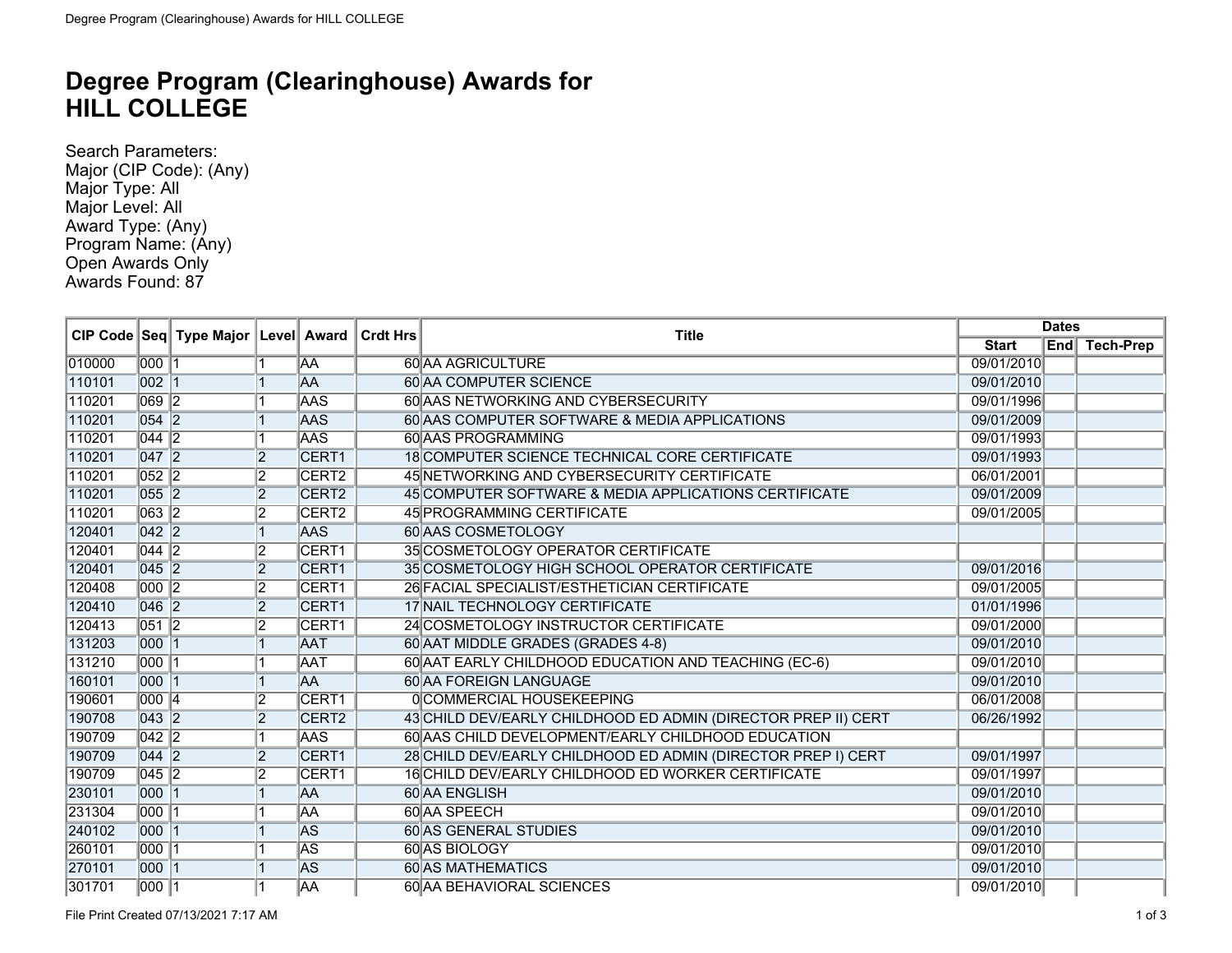| 310501 | 000 1              |                | <b>AA</b>                | 60 AA ATHLETIC TRAINER                                          | 09/01/2010 |            |
|--------|--------------------|----------------|--------------------------|-----------------------------------------------------------------|------------|------------|
| 400501 | 000  1             |                | $ \overline{\text{AS}} $ | <b>60 AS CHEMISTRY</b>                                          | 09/01/2010 |            |
| 400601 | 000 1              |                | <b>AS</b>                | 60 AS GEOLOGY                                                   | 09/01/2010 |            |
| 430102 | 004   2            |                | <b>AAS</b>               | 60 AAS CRIMINAL JUSTICE - DRUG & ALCOHOL ABUSE COUNSELING       | 09/01/2005 |            |
| 430102 | 003 3              | 2              | <b>CERT1</b>             | 21 DRUG & ALCOHOL ABUSE COUNSELING CERTIFICATE                  | 09/01/1994 | 09/01/2010 |
| 430103 | $\overline{008}$ 2 |                | <b>AAS</b>               | 60 AAS LAW ENFORCEMENT - TEXAS PEACE OFFICER                    | 06/01/2006 |            |
| 430103 | 003 2              |                | <b>AAS</b>               | <b>60 AAS CRIMINAL JUSTICE</b>                                  | 09/01/1994 |            |
| 430103 | $\overline{006}$ 2 | 12             | CERT1                    | <b>18 CRIMINAL JUSTICE CERTIFICATE</b>                          | 09/01/2005 |            |
| 430103 | 009 2              | 2              | <b>CERT2</b>             | 45 ADVANCED CRIMINAL JUSTICE CERTIFICATE                        | 09/01/2021 |            |
| 430104 | $\overline{007}$ 1 |                | laa                      | <b>60 AA CRIMINAL JUSTICE</b>                                   | 09/01/2010 |            |
| 430107 | 000 2              | 2              | <b>CERT1</b>             | 23 LAW ENFORCEMENT: BASIC PEACE OFFICER ACADEMY                 | 01/01/2011 |            |
| 430203 | $\overline{008}$ 2 |                | <b>AAS</b>               | 60 AAS FIRE PROTECTION AND SAFETY TECHNOLOGY                    | 09/01/2012 |            |
| 430203 | 003 2              | 2              | CERT1                    | 30 FIRE PROTECTION AND SAFETY TECHNOLOGY CERTIFICATE            | 09/01/1996 |            |
| 430203 | 007 2              | 12             | CERT1                    | 24 BASIC FIRE FIGHTER ACADEMY CERTIFICATE                       | 09/01/1996 |            |
| 470201 | 003 2              |                | <b>AAS</b>               | 60 AAS HEATING, VENTILATION, & AIR CONDITIONING TECHNOLOGY      | 04/20/1990 |            |
| 470201 | $\overline{004}$ 2 | 12             | CERT1                    | <b>17 BASIC HVAC SKILLS CERTIFICATE</b>                         | 09/01/2016 |            |
| 470201 | 005 2              | $\overline{2}$ | CERT1                    | 35 HVAC TECHNICIAN II CERTIFICATE                               | 09/01/2016 |            |
| 470201 | $\overline{006}$ 2 | 12             | CERT <sub>2</sub>        | <b>48 HVAC TECHNICIAN III CERTIFICATE</b>                       | 09/01/2016 |            |
| 470303 | 009 2              |                | <b>AAS</b>               | 60 AAS INDUSTRIAL MAINTENANCE TECHNOLOGY                        | 09/01/2000 |            |
| 470303 | $\overline{010}$ 2 | 12             | CERT1                    | 18 BASIC INDUSTRIAL MAINTENANCE SKILLS CERTIFICATE              | 09/01/2016 |            |
| 470303 | $\overline{012}$ 2 | 2              | CERT1                    | 17 INDUSTRIAL MAINTENANCE - BASIC ELECTRICAL SKILLS CERTIFICATE | 09/01/2016 |            |
| 470303 | $\sqrt{011}$ 2     | 2              | CERT <sub>2</sub>        | 34 INDUSTRIAL MAINTENANCE - CT                                  | 09/01/2016 |            |
| 470604 | 001 3              |                | <b>AAS</b>               | 60 AAS AUTOMOTIVE TECHNOLOGY                                    |            | 06/01/2011 |
| 470604 | $\sqrt{004}$ 3     | 12             | CERT1                    | 16 BASIC AUTOMOTIVE REPAIR TECHNOLOGY                           | 06/01/1996 | 06/01/2011 |
| 470604 | 005 3              | 2              | CERT1                    | 32 AUTOMOTIVE REPAIR TECHNOLOGY CERTIFICATE                     | 09/01/2009 | 06/01/2011 |
| 470604 | $\overline{002}$ 3 | 12             | CERT <sub>2</sub>        | 46 ADVANCED AUTOMOTIVE REPAIR TECHNOLOGY CERTIFICATE            |            | 06/01/2011 |
| 480501 | 002 3              | $\overline{2}$ | CERT1                    | <b>16 BASIC MACHINIST CERTIFICATE</b>                           | 09/01/2013 | 09/01/2013 |
| 480508 | $\overline{008}$ 2 |                | <b>AAS</b>               | 60 AAS WELDING                                                  | 01/01/1996 |            |
| 480508 | 005 2              | 2              | CERT1                    | 32 SPECIAL ARC WELDING SKILLS CERTIFICATE                       | 01/01/1996 |            |
| 480508 | $\overline{006}$ 2 | 12             | CERT1                    | <b>16 BASIC ARC WELDING SKILLS CERTIFICATE</b>                  | 01/01/1996 |            |
| 480508 | 009 2              | 2              | CERT1                    | <b>16 SEMI-AUTOMATIC WELDING CERTIFICATE</b>                    | 09/01/2005 |            |
| 480508 | 003 2              | 2              | CERT <sub>2</sub>        | 49 WELDING TECHNOLOGY CERTIFICATE                               |            |            |
| 500501 | 000 1              |                | <b>AA</b>                | 60 AA DRAMA                                                     | 09/01/2010 |            |
| 500701 | 000  1             |                | laa                      | 60 AA ART                                                       | 09/01/2010 |            |
| 500901 | 000 1              |                | <b>AA</b>                | 60 AA MUSIC FIELD OF STUDY                                      | 09/01/2010 |            |
| 510904 | 001   3            |                | <b>AAS</b>               | 60 AAS EMERGENCY MEDICAL SERVICES                               | 09/01/2000 | 09/01/2010 |
| 510904 | $\overline{002}$ 3 | $\overline{2}$ | CERT <sub>2</sub>        | 51 EMERGENCY MEDICAL SERVICES-PARAMEDIC CERTIFICATE             | 09/01/2000 | 09/01/2010 |
| 510910 | 000 2              | 冈              | <b>AAS</b>               | 60 AAS DIAGNOSTIC MEDICAL SONOGRAPHY/ECHOCARDIOGRAPHY           | 01/01/2008 |            |
| 510910 | 002 2              |                | <b>AAS</b>               | 60 AAS DIAGNOSTIC MEDICAL SONOGRAPHY                            | 01/01/2010 |            |
| 510910 | 003 2              | 3              | CERT <sub>3</sub>        | 12 ESC DIAGNOSTIC MEDICAL SONOGRAPHY/VASCULAR TECHNOLOGY        | 01/01/2010 |            |
| 511102 | 000 1              |                | <b>AS</b>                | 60 AS PRE-PHYSICAL THERAPY                                      | 09/01/2010 |            |
| 511105 | 000 1              |                | <b>AS</b>                | 60 AS PRE-NURSING                                               | 09/01/2010 |            |
| 513501 | 000 4              | $\overline{2}$ | CERT1                    | <b>0 MASSAGE THERAPY</b>                                        | 06/01/2008 |            |
| 513801 | 001 2              |                | <b>AAS</b>               | 60 AAS NURSING                                                  | 06/01/2006 |            |
| 513901 | 000 2              | 2              | CERT <sub>2</sub>        | 49 VOCATIONAL NURSING CERTIFICATE                               | 09/01/2010 |            |